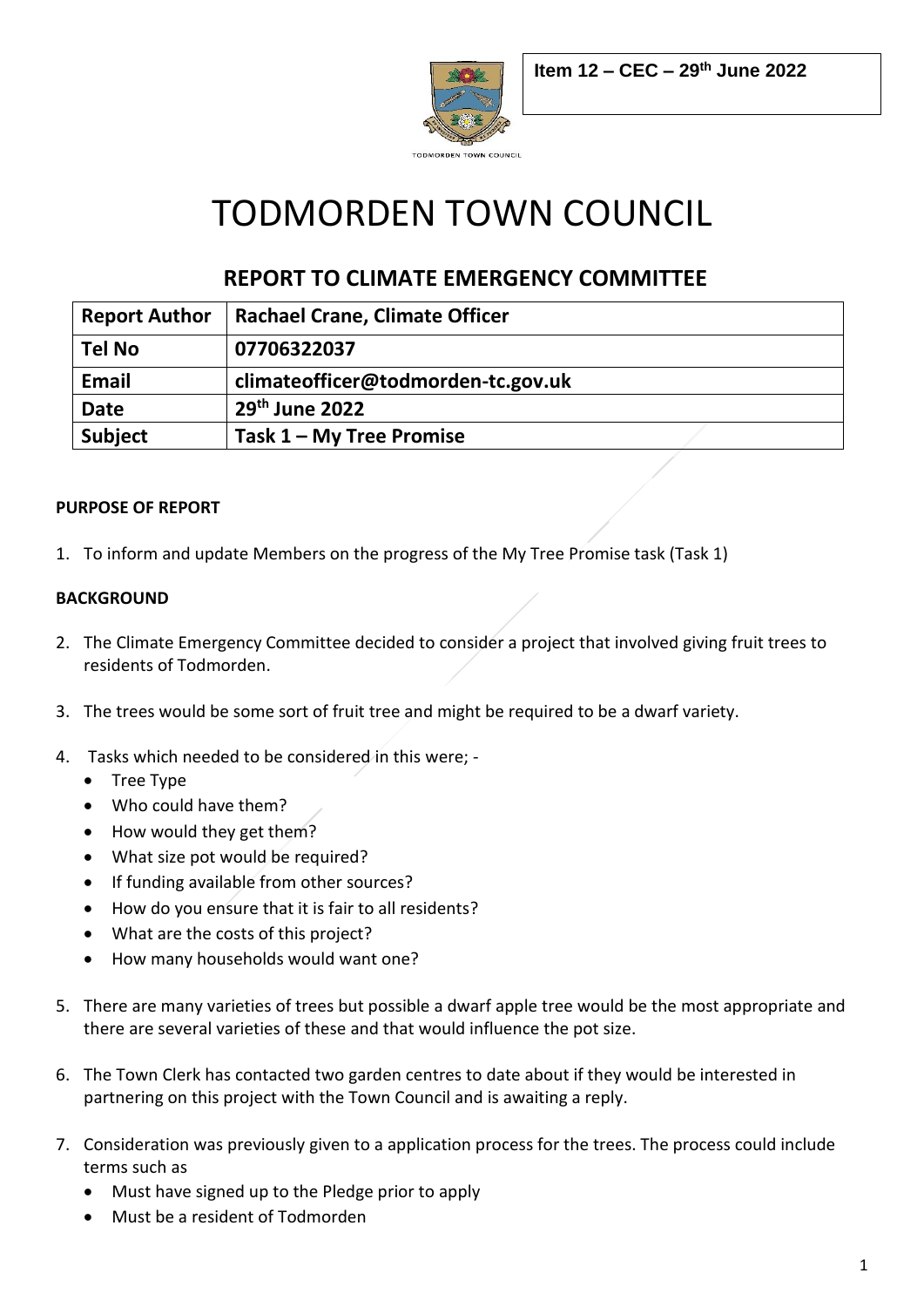- Must be over the age of 18
- Only one tree per household
- First come first serve basis
- The tree must in situated within Todmorden and on land which is owned by or control by the applicant (eg Garden)
- Evidence of a suitable growing area such as a area with some natural light (Picture of location)
- The tree must not be used to fulfil a landscape condition imposed with any planning permission or enforcement action.
- An undertaking must be made to look after the tree in the future.
- If you do not collect your tree in the designated time, the Council reserves the right to re-allocate the tree and you may be liable for the cost of the tree. (If the Council could not arrange set delivery days.)
- Trees will be delivered on set days, for which the date would be provided in advance (this is based on being able to arrange delivery)
- The tree should ideally be visible from the road or public footpath/bridleway.
- Applicants will be required to pick up their allocated tree direct from the plant nursery. (. (If the Council could not arrange set delivery days.)
- It is the responsibility of the applicant to look after the tree provided.
- A picture of the tree is provided in its new home that the Council can use for promotional purposes
- 8. Members have previously mentioned that they could do face-to face or door knocking to inform people of the project, (Appendix 1 – Mock up of Flyer) a mock up has been created to show Members what can be produced at minimal costs.
- 9. Members could then take a bundle and distribute the flyers prior to the application process or during it to inform people of the initiative.
- 10. Applications would be managed through the Officers ensuring GDPR Compliance.
- 11. Trees sequester carbon, reduce energy usage, remove air pollutants, filter stormwater, and cool hot city streets by providing shade and releasing water vapor.
- 12. The mental and physical benefits of trees for residents are numerous. A growing body of evidence links exposure to vegetation with reduced rates of mortality, cardiovascular disease, stress, and depression.
- 13. Living in greener areas is associated with higher levels of happiness, cognitive development, and learning outcomes. These benefits are related to a decrease in exposure to air pollution, noise, and heat, increased contact with nature, and strengthened social cohesion.

## **FINANCIAL**

- 14. There is a budget of £7500 for special projects within the Climate budget. As there are two tasks set it would be fair to assume that it it £3750 per project currently**.**
- 15. The costs of the tree/pots/compost/ delivery is still waiting to be confirmed and this would then confirm the number of trees that could be purchased and distibuted.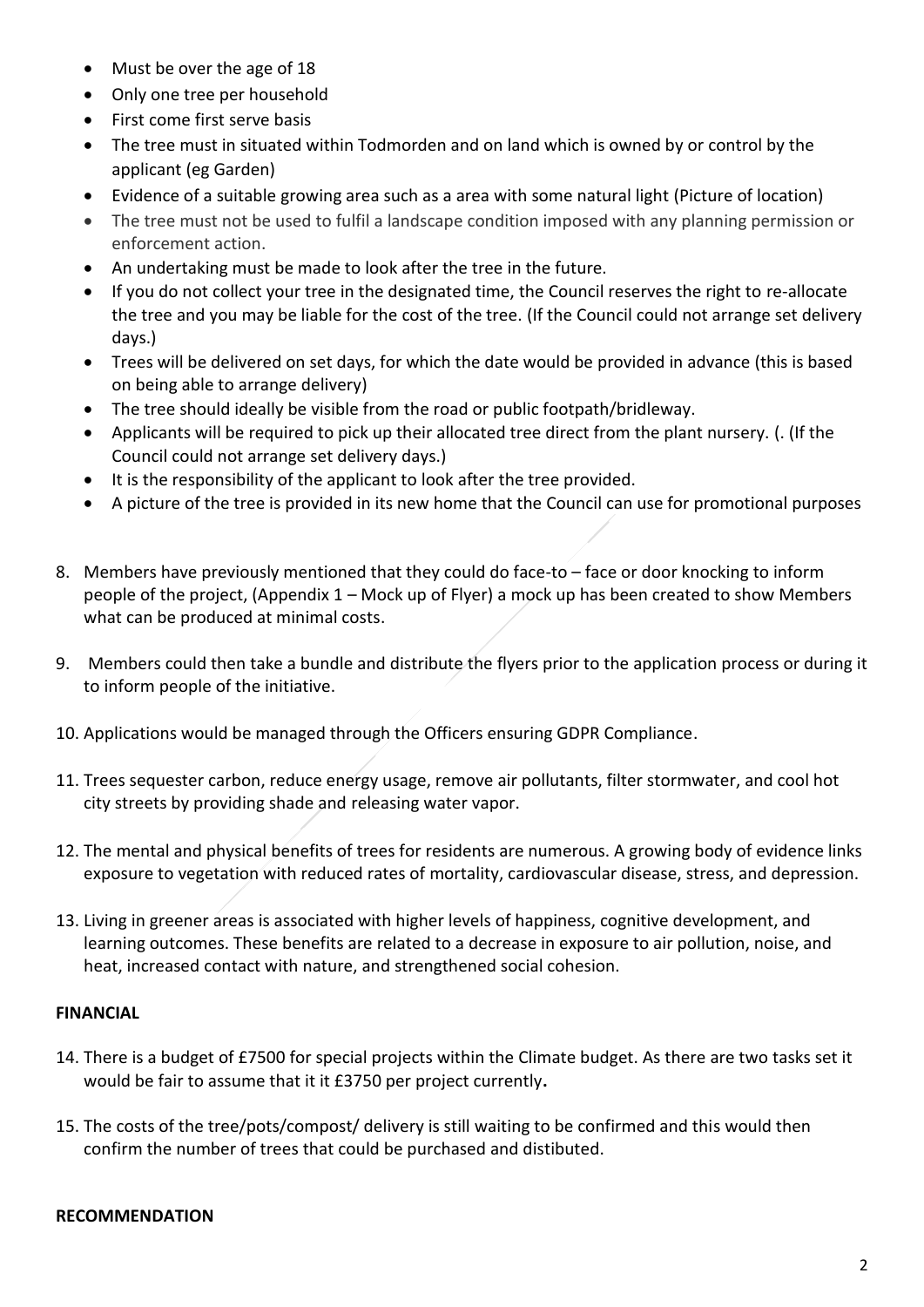- 16. That Members note the progression of this project.
- 17. That the Cilmate Officer in conjunction with the Town Clerk come up with a formal application process for the trees that would cover all residents of Todmorden for the next Climate Committee meeting.
- 18. That the Town Clerk work with the Climate Officer to confirm the costs of the trees and the number the Town Council Would be able to provide.
- 19. That the applications process be open until the  $30<sup>th</sup>$  September as tree planting is best between October and April subject to being able to source the trees.
- 20. That delgated authority for the tree choice be given to the Chair of Climate emergencey in conjuction with the Climate Office and Town Clerk after consultation with experts. And it should be a single tree variety that the Council are offering.
- 21. That final details, Terms and Conditions, application forms be presented to the Climate Committee at the next meeting.

# **REASONS FOR RECOMMENDATION**

- 22. That the project can be taken forward within the current financial year.
- 23. That there is no discrimination to the residents of Todmorden and the application process if fair.
- 24. That the project stays within budget**.**
- 25. That's all personal data is held within GDPR requirements.

#### **POLICY IMPLICATIONS:**

26. n/a

#### **DETAILS OF CONSULTATION:**

- 27. Climate Committee
- 28. Two garden Centre to date

#### **CLIMATE CHANGE:**

- 29. The aim of this project is to increase the tree coverage in urban areas. Trees sequester carbon, reduce energy usage, remove air pollutants, filter stormwater, and cool hot city streets by providing shade and releasing water vapor.
- 30. The more residents who are effectively engaged in this, the higher the probability of reaching regional net-zero targets. It will also cultivate a community-based approach to delivering the most appropriate climate-related action points.